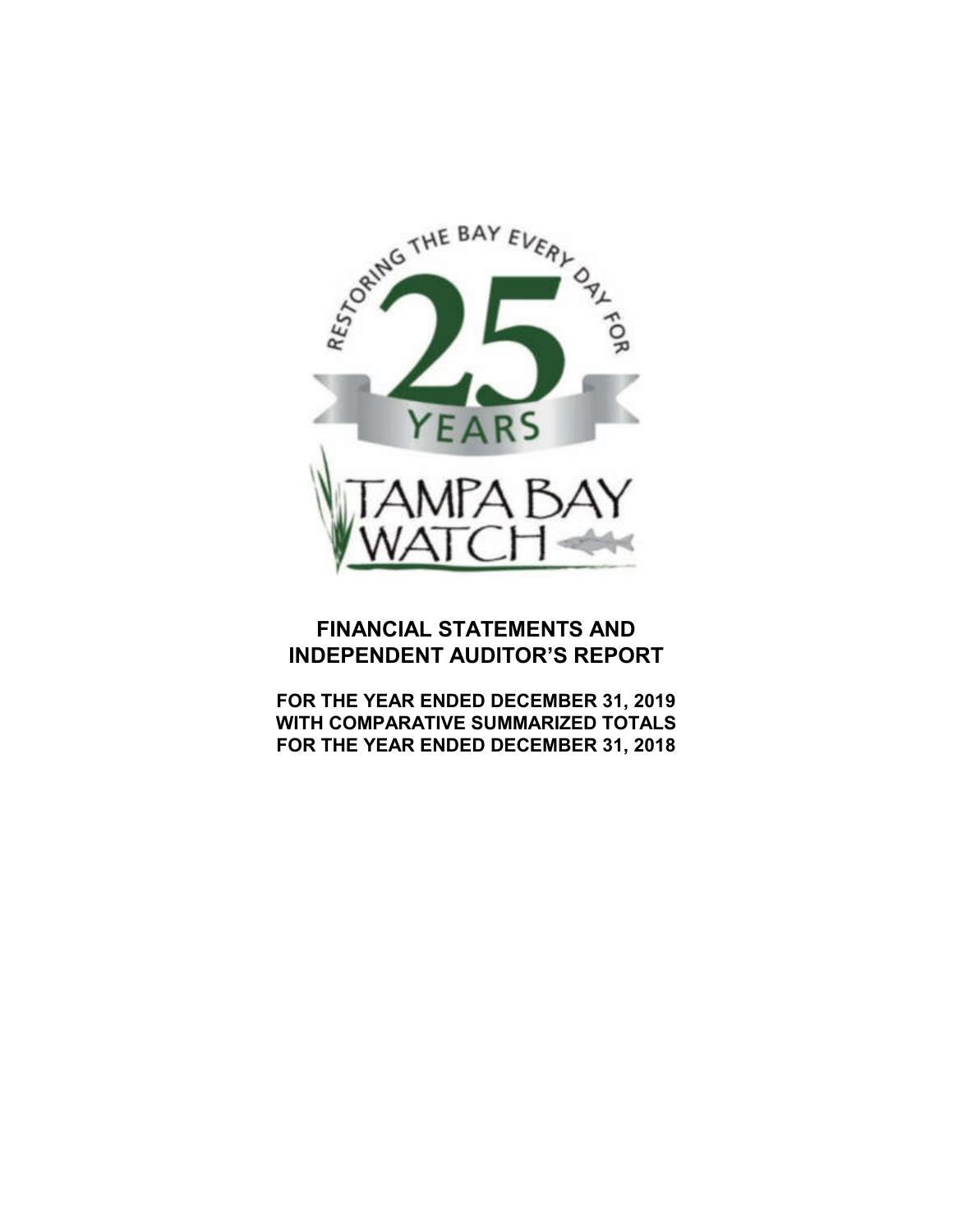# FINANCIAL STATEMENTS

# FOR THE YEAR ENDED DECEMBER 31, 2019 WITH COMPARATIVE SUMMARIZED TOTALS FOR THE YEAR ENDED DECEMBER 31, 2018

# TABLE OF CONTENTS

| <b>FINANCIAL STATEMENTS</b> |  |
|-----------------------------|--|
|                             |  |
|                             |  |
|                             |  |
|                             |  |
|                             |  |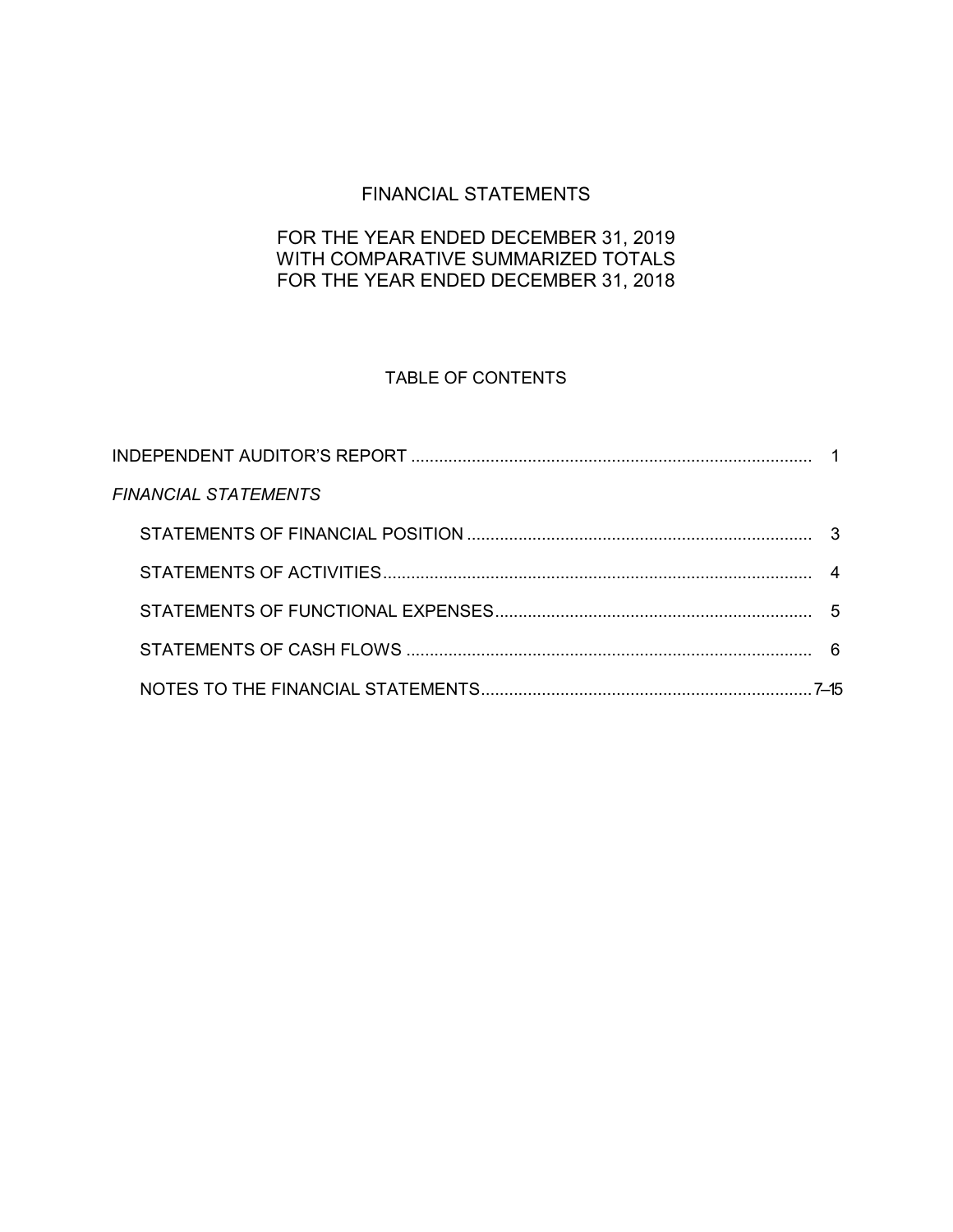

# **INDEPENDENT AUDITOR'S REPORT**

To the Board of Directors Tampa Bay Watch, Inc. St. Petersburg, Florida

We have audited the accompanying financial statements of Tampa Bay Watch, Inc. (a Not-For-Profit Entity), which comprise the statement of financial position as of December 31, 2019, and the related statements of activities, functional expenses, and cash flows for the year then ended, and the related notes to the financial statements.

### **Management's Responsibility for the Financial Statements**

Management is responsible for the preparation and fair presentation of these financial statements in accordance with accounting principles generally accepted in the United States of America; this includes the design, implementation, and maintenance of internal control relevant to the preparation and fair presentation of financial statements that are free from material misstatement, whether due to fraud or error.

#### **Auditor's Responsibility**

Our responsibility is to express an opinion on these financial statements based on our audit. We conducted our audit in accordance with auditing standards generally accepted in the United States of America. Those standards require that we plan and perform the audit to obtain reasonable assurance about whether the financial statements are free from material misstatement.

An audit involves performing procedures to obtain audit evidence about the amounts and disclosures in the financial statements. The procedures selected depend on the auditor's judgment, including the assessment of the risks of material misstatement of the financial statements, whether due to fraud or error. In making those risk assessments, the auditor considers internal control relevant to the entity's preparation and fair presentation of the financial statements in order to design audit procedures that are appropriate in the circumstances, but not for the purpose of expressing an opinion on the effectiveness of the entity's internal control. Accordingly, we express no such opinion. An audit also includes evaluating the appropriateness of accounting policies used and the reasonableness of significant accounting estimates made by management, as well as evaluating the overall presentation of the financial statements.

We believe that the audit evidence we have obtained is sufficient and appropriate to provide a basis for our audit opinion.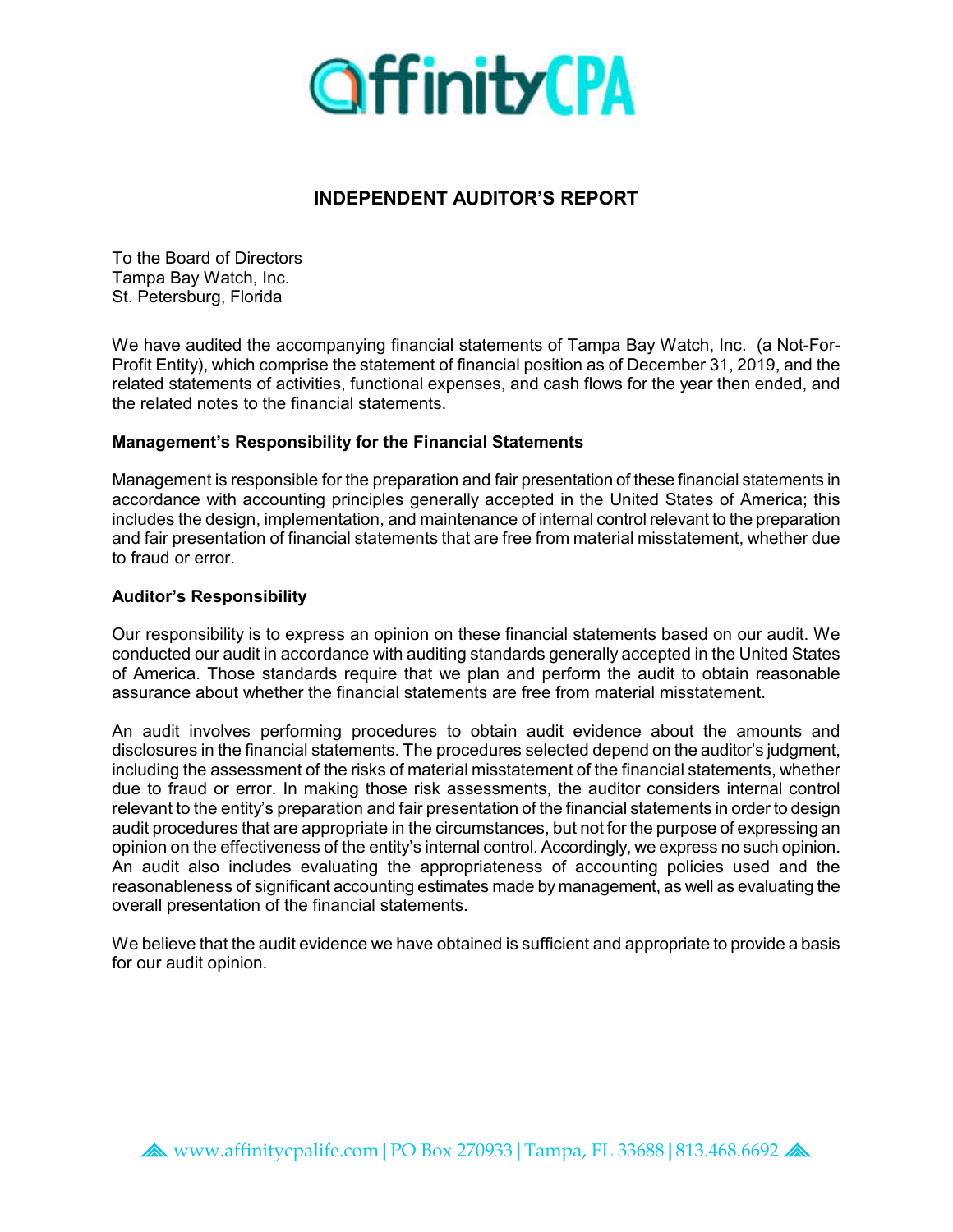#### **Opinion**

In our opinion, the financial statements referred to above present fairly, in all material respects, the financial position of Tampa Bay Watch, Inc. as of December 31, 2019, and the changes in its net assets and its cash flows for the year then ended in accordance with accounting principles generally accepted in the United States of America.

#### **Other Matter – Report on Summarized Comparative Information**

The financial statements of Tampa Bay Watch, Inc. as of and for the year ended December 31, 2018 were audited by a predecessor auditor. The predecessor auditor's report, dated November 11, 2019, expressed an unmodified opinion. In our opinion, the summarized comparative information presented herein as of and for the year ended December 31, 2018 is consistent, in all material respects, with the audited financial statements from which it was derived.

affinityCPA, P.A.

Tampa, Florida November 9, 2020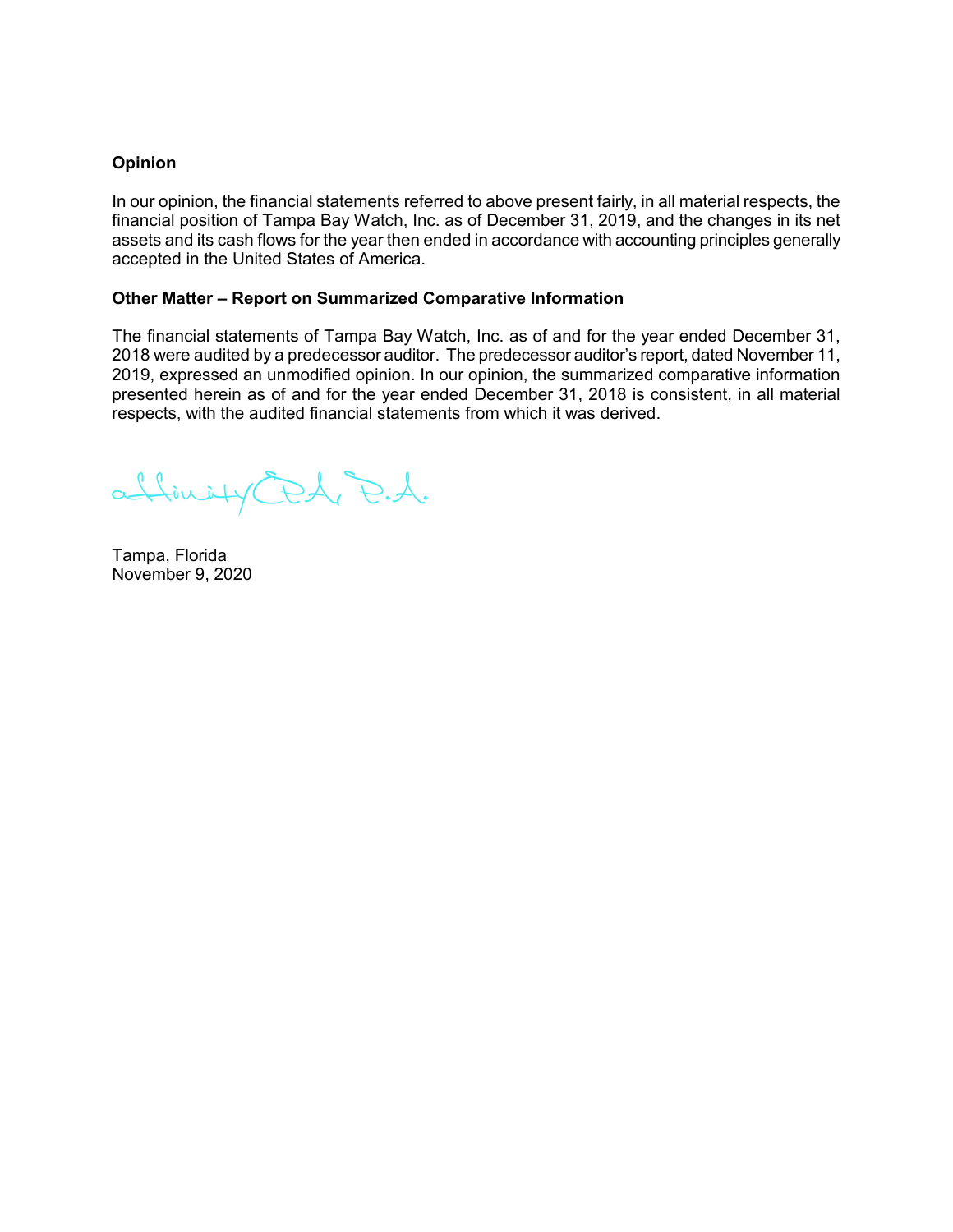### **TAMPA BAY WATCH, INC. STATEMENTS OF FINANCIAL POSITION AS OF DECEMBER 31, 2019 AND 2018**

|                                                                    | 2019          | 2018         |
|--------------------------------------------------------------------|---------------|--------------|
| <b>ASSETS</b>                                                      |               |              |
| Cash and cash equivalents                                          | \$1,789,981   | \$1,218,605  |
| Investments                                                        | 613.565       | 538,977      |
| Unconditional promises to give, net                                | 625,502       | 792,194      |
| Grants and other receivables                                       |               | 51,585       |
| Prepaid expenses                                                   | 47,560        | 45,141       |
| Note receivable, net                                               | 30,850        | 33,524       |
| Construction in progress - Discovery Center leasehold improvements | 947,593       |              |
| Property and equipment, net                                        | 1,955,294     | 2,029,929    |
| Gifted property                                                    | 421,669       | 437,191      |
| <b>Total assets</b>                                                | \$6,432,014   | \$5,147,146  |
| <b>LIABILITIES AND NET ASSETS</b>                                  |               |              |
| Liabilities                                                        |               |              |
| Accounts payable                                                   | \$<br>327,692 | 21,896<br>\$ |
| Accrued payroll expense                                            | 117,596       | 94,297       |
| Deposits                                                           | 51,850        | 54,400       |
| <b>Total liabilities</b>                                           | 497,138       | 170,593      |
| Net assets                                                         |               |              |
| Without donor restrictions:                                        |               |              |
| Operating                                                          | 3,259,777     | 2,788,834    |
| Property and equipment - board designated                          |               | 60,457       |
| Total without donor restrictions                                   | 3,259,777     | 2,849,291    |
| With donor restrictions                                            | 2,675,099     | 2,127,262    |
| Total net assets                                                   | 5,934,876     | 4,976,553    |
| Total liabilities and net assets                                   | \$6,432,014   | \$5,147,146  |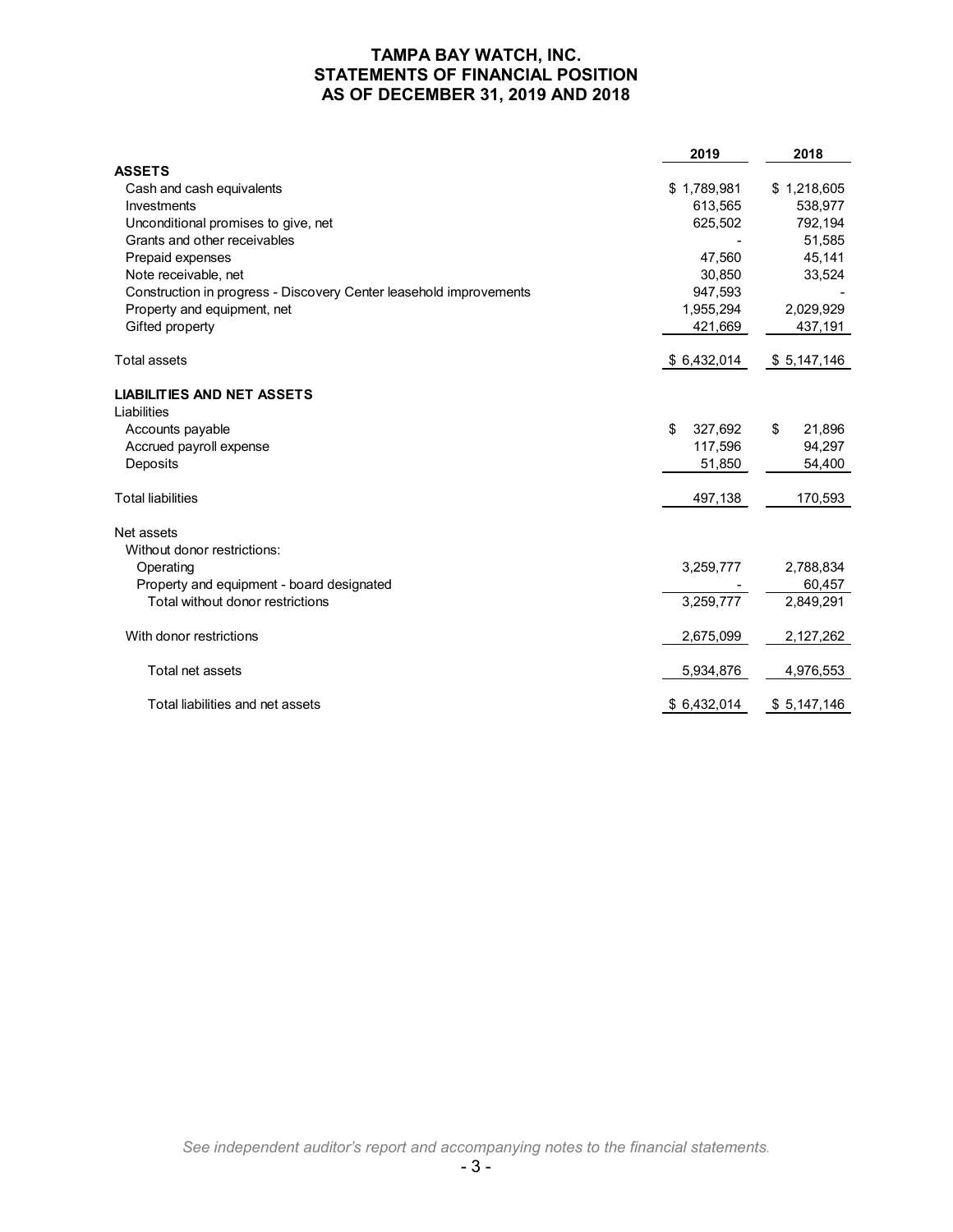### **TAMPA BAY WATCH, INC. STATEMENTS OF ACTIVITIES FOR THE YEAR ENDED DECEMBER 31, 2019 (WITH COMPARATIVE TOTALS FOR 2018)**

|                                                      | <b>Without Donor</b> |                     | <b>With Donor</b>   | <b>Total</b> |             |
|------------------------------------------------------|----------------------|---------------------|---------------------|--------------|-------------|
|                                                      |                      | <b>Restrictions</b> | <b>Restrictions</b> | 2019         | 2018        |
| PUBLIC SUPPORT AND OTHER REVENUES & GAINS            |                      |                     |                     |              |             |
| Public support                                       |                      |                     |                     |              |             |
| Contributions                                        | \$                   | 277,203             | \$1,326,207         | \$1,603,410  | \$1,763,102 |
| Membership dues                                      |                      | 231,733             |                     | 231,733      | 150,670     |
| Government grants                                    |                      | 213,549             |                     | 213,549      | 135,438     |
| Special events, net of direct costs of \$79,948      |                      | 180,728             |                     | 180,728      | 139,989     |
| In-kind contributions                                |                      | 1,800               |                     | 1,800        | 28,958      |
| Total public support                                 |                      | 905,013             | 1,326,207           | 2,231,220    | 2,218,157   |
| Other revenues and gains                             |                      |                     |                     |              |             |
| Community center use                                 |                      | 202,400             |                     | 202,400      | 233,000     |
| Investment return, net                               |                      | 118,996             |                     | 118,996      | (46, 836)   |
| Other                                                |                      | 107,211             |                     | 107,211      | 78,369      |
| Total other revenues and gains                       |                      | 428,607             |                     | 428,607      | 264,533     |
| Net assets released from restrictions                |                      | 778,370             | (778, 370)          |              |             |
| Total public support and other revenues & gains      |                      | 2,111,990           | 547,837             | 2,659,827    | 2,482,690   |
| <b>EXPENSES</b>                                      |                      |                     |                     |              |             |
| Program services                                     |                      |                     |                     |              |             |
| Marine restoration and education<br>Support services |                      | 1,323,659           |                     | 1,323,659    | 1,232,071   |
| Management and general                               |                      | 195,423             |                     | 195,423      | 189,778     |
| Fundraising                                          |                      | 182,422             |                     | 182,422      | 169,552     |
| Total expenses                                       |                      | 1,701,504           |                     | 1,701,504    | 1,591,401   |
| Change in net assets                                 |                      | 410,486             | 547,837             | 958,323      | 891,289     |
| Net assets, beginning of year                        |                      | 2,849,291           | 2,127,262           | 4,976,553    | 4,085,264   |
| Net assets, end of year                              |                      | \$3,259,777         | \$2,675,099         | \$5,934,876  | \$4,976,553 |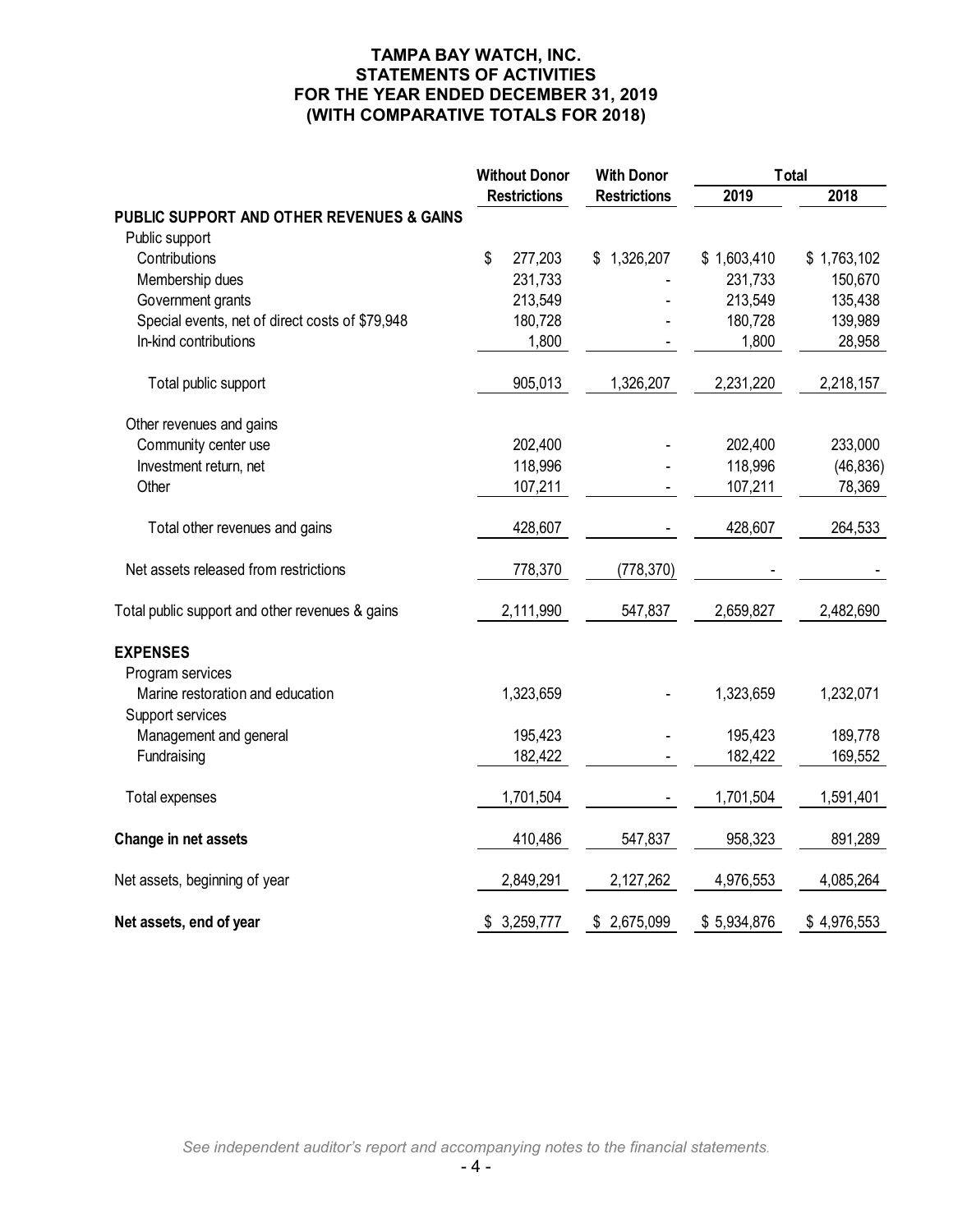### **TAMPA BAY WATCH, INC. STATEMENTS OF FUNCTIONAL EXPENSES FOR THE YEAR ENDED DECEMBER 31, 2019 (WITH COMPARATIVE TOTALS FOR 2018)**

|                                       | <b>Program Services</b> |                                               | <b>Supporting Services</b> |    |             | <b>Total Expenses</b>                  |             |               |
|---------------------------------------|-------------------------|-----------------------------------------------|----------------------------|----|-------------|----------------------------------------|-------------|---------------|
|                                       |                         | Marine<br><b>Restoration and</b><br>Education | Management<br>and General  |    | Fundraising | Total<br>Supporting<br><b>Services</b> | 2019        | 2018          |
| Personnel expenses                    | \$                      | 819,429                                       | \$<br>105,055              | \$ | 126,066     | \$<br>231,121                          | \$1,050,550 | \$<br>974,861 |
| Other expenses                        |                         |                                               |                            |    |             |                                        |             |               |
| Insurance                             |                         | 123,386                                       | 6,855                      |    | 6,855       | 13,710                                 | 137,096     | 118,936       |
| Marine restoration and education      |                         | 85,213                                        |                            |    |             |                                        | 85,213      | 127,815       |
| Office                                |                         | 54,810                                        | 8,021                      |    | 4,010       | 12,031                                 | 66,841      | 54,627        |
| Advertising                           |                         | 36,090                                        | 2,005                      |    | 2,005       | 4,010                                  | 40,100      | 1,124         |
| Postage, printing, and photo supplies |                         | 23,167                                        |                            |    | 9,929       | 9,929                                  | 33,096      | 38,856        |
| <b>Utilities</b>                      |                         | 19,921                                        | 2,915                      |    | 1,458       | 4,373                                  | 24,294      | 22,427        |
| Vehicle and boat                      |                         | 20,865                                        | 2,318                      |    |             | 2,318                                  | 23,183      | 24,376        |
| Fundraising                           |                         |                                               |                            |    | 16,788      | 16,788                                 | 16,788      | 11,136        |
| Travel                                |                         | 14,866                                        | 1,119                      |    |             | 1,119                                  | 15,985      | 18,529        |
| Professional                          |                         | 7,750                                         | 7,750                      |    |             | 7,750                                  | 15,500      | 19,428        |
| Other                                 |                         | 7,190                                         | 43,145                     |    | 7,191       | 50,336                                 | 57,526      | 62,230        |
| Total expenses before non-cash items  |                         | 1,212,687                                     | 179,183                    |    | 174,302     | 353,485                                | 1,566,172   | 1,474,345     |
| Depreciation                          |                         | 98,244                                        | 14,377                     |    | 7,189       | 21,566                                 | 119,810     | 101,534       |
| Amortization on in-kind rent          |                         | 12,728                                        | 1,863                      |    | 931         | 2,794                                  | 15,522      | 15,522        |
| Total functional expenses             | \$                      | 1,323,659                                     | \$<br>195,423              | \$ | 182,422     | \$<br>377,845                          | \$1,701,504 | \$1,591,401   |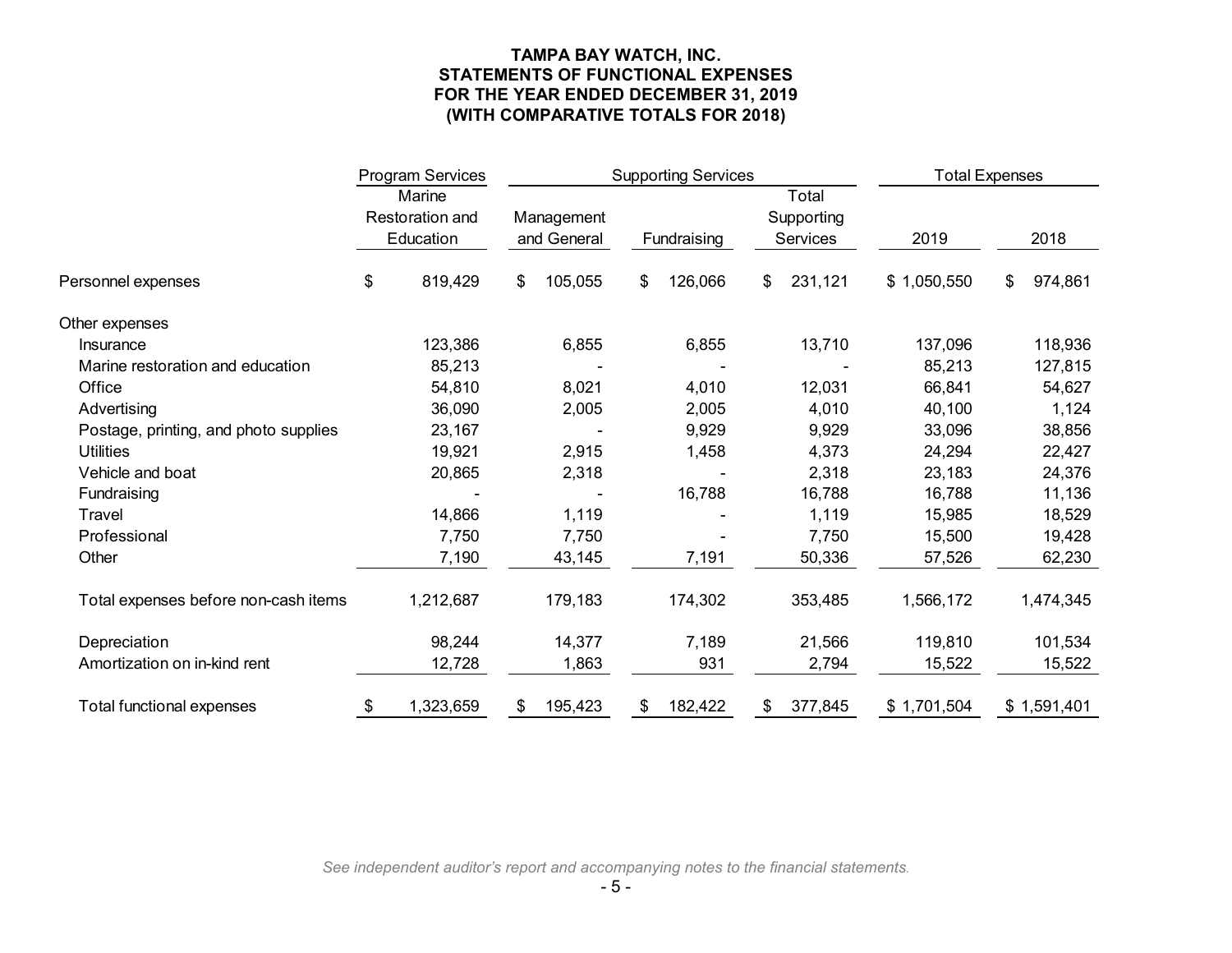### **TAMPA BAY WATCH, INC. STATEMENTS OF CASH FLOWS FOR THE YEARS ENDED DECEMBER 31, 2019 AND 2018**

|                                                                                | 2019 |             | 2018 |             |
|--------------------------------------------------------------------------------|------|-------------|------|-------------|
| <b>CASH FLOWS FROM OPERATING ACTIVITIES:</b>                                   |      |             |      |             |
| Change in net assets                                                           | \$   | 958,323     | \$   | 891,293     |
| Adjustments to reconcile change in net assets                                  |      |             |      |             |
| to net cash flows from operating activities:                                   |      |             |      |             |
| Depreciation                                                                   |      | 119,810     |      | 101,534     |
| In-kind rent amortization                                                      |      | 15,522      |      | 15,522      |
| In-kind contributions of property and equipment                                |      |             |      | (8,500)     |
| Investment return, net                                                         |      | (118,996)   |      | 76,791      |
| Loss on sale of equipment                                                      |      |             |      | 387         |
| (Increase) decrease in assets:                                                 |      |             |      |             |
| Unconditional promises to give                                                 |      | 166,692     |      | (747, 211)  |
| Grants and other receivables                                                   |      | 51,585      |      | 27,001      |
| Prepaid expenses and other assets                                              |      | (2, 419)    |      | (3, 593)    |
| Increase (decrease) in liabilities:                                            |      |             |      |             |
| Accounts payable                                                               |      | 305,796     |      | (1, 237)    |
| Accrued payroll expenses                                                       |      | 23,299      |      | 9,082       |
| Deposits                                                                       |      | (2,550)     |      | (16, 800)   |
| Net cash provided by operating activities                                      |      | 1,517,062   |      | 344,269     |
| <b>CASH FLOWS FROM INVESTING ACTIVITIES:</b>                                   |      |             |      |             |
| Sale (Purchase) of investments                                                 |      | 44,408      |      | (73, 585)   |
| Purchase of construction in progress - Discovery Center leasehold improvements |      | (947, 593)  |      |             |
| Purchase of property and equipment                                             |      | (45, 175)   |      | (72, 418)   |
| Proceeds from the sale of property and equipment                               |      |             |      | 650         |
| Collection of principal on note receivable                                     |      | 2,674       |      | 2,674       |
| Net cash used in investing activities                                          |      | (945, 686)  |      | (142, 679)  |
| Net change in cash and cash equivalents                                        |      | 571,376     |      | 201,590     |
| Cash and cash equivalents, beginning of year                                   |      | 1,218,605   |      | 1,017,015   |
| Cash and cash equivalents, end of year                                         |      | \$1,789,981 |      | \$1,218,605 |
|                                                                                |      |             |      |             |
| <b>NONCASH TRANSACTION:</b>                                                    |      |             |      |             |
| In-kind contributions of property and equipment (at fair value)                | \$   | 1,800       | \$   | 8,500       |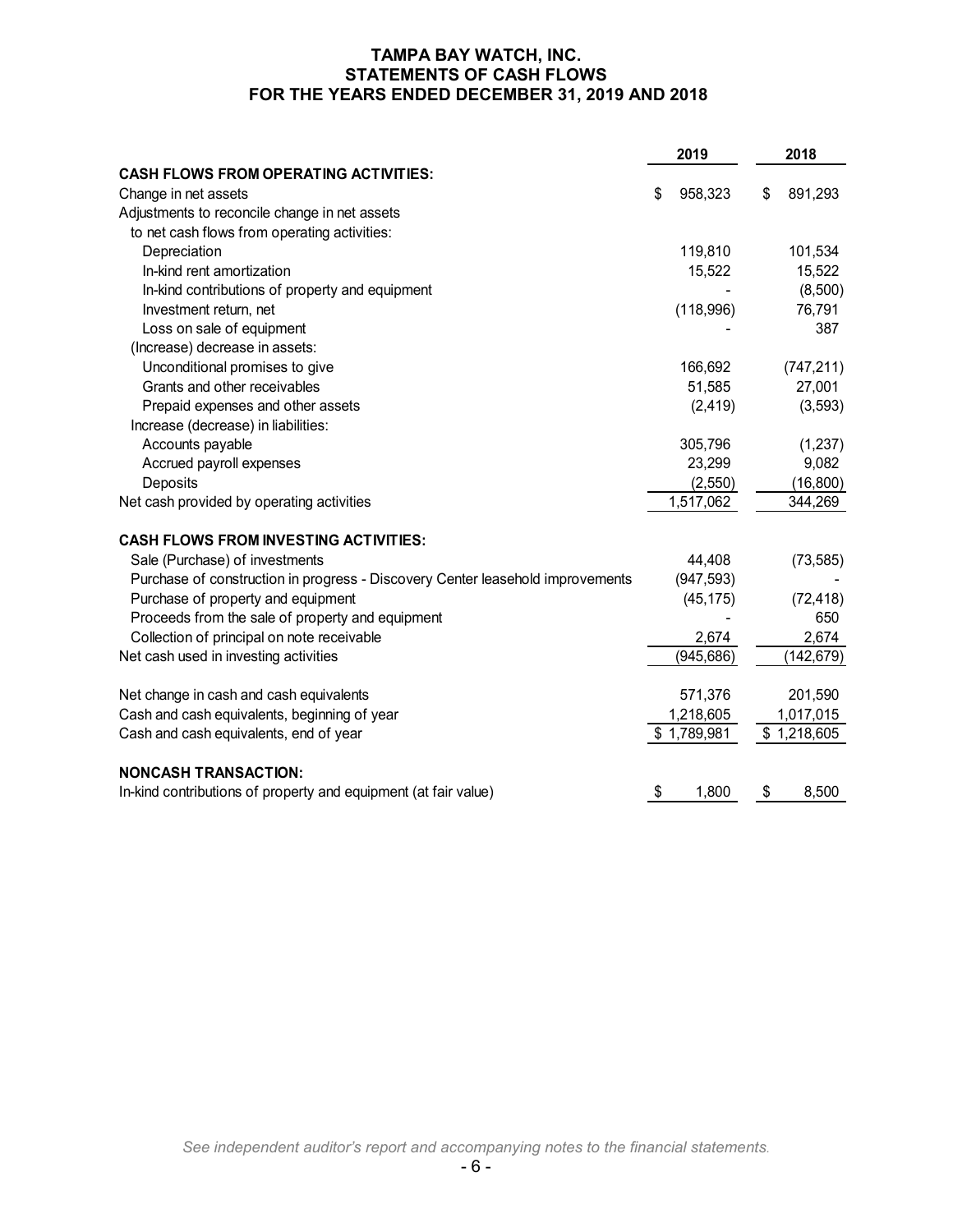### **NOTE 1 NATURE OF ORGANIZATION**

Tampa Bay Watch, Inc. (the "Organization") is a Florida tax-exempt Not-For-Profit entity dedicated exclusively to the protection and restoration of the marine and wetland environments of the Tampa Bay estuary through scientific and educational programs. Funding is provided through federal, state, and local government grants, as well as by local fundraising activities and membership dues.

### **NOTE 2 SUMMARY OF SIGNIFICANT ACCOUNTING POLICIES**

#### **Basis of Accounting**

The Organization's financial statements have been prepared on the accrual basis of accounting in accordance with accounting principles generally accepted in the United States of America ("GAAP") and, accordingly, reflect all significant receivables, payables and other liabilities.

#### **Basis of Presentation**

The Organization has adopted the Financial Accounting Standards Board ("FASB") Accounting Standards Codification Topic 958, *Not-for-Profit Entities* ("ASC 958"). Under ASC 958, the Organization is required to provide financial statements which are prepared to focus on the Organization as a whole and to present balances and transactions according to the existence or absence of donor-imposed restrictions. As such, the Organization reports information regarding its financial position and activities according to two classes of net assets: without donor restrictions and, if applicable, with donor restrictions.

### **Revenue Recognition**

Gifts and contributions are recorded at their fair market value on the date of receipt. The Organization reports contributions restricted by donors as increases in net assets without donor restrictions if the restrictions expire (that is, when a stipulated time restriction ends or purpose restriction is accomplished) in the same reporting period in which the revenue is recognized. All other donor-restricted contributions are reported as increases in net assets with donor restrictions, depending on the nature of the restrictions. When a restriction expires, net assets with donor restrictions are reclassified to net assets without donor restrictions and reported in the Statements of Activities as net assets released from restrictions.

Support arising from donated, or in-kind, goods, property, and services is recognized in the financial statements at its fair value. GAAP requires recognition of in-kind services, if such services (1) create or enhance nonfinancial assets or (2) require specialized skills and are provided by individuals possessing those skills, who would typically charge a fee. For the years ended December 31, 2019 and 2018, volunteers provided services to assist the Organization's and fundraising functions for which no amount has been recorded in the financial statements because the services did not meet the criteria for recognition under GAAP.

#### **Cash and Cash Equivalents**

The Organization considers all highly liquid instruments with maturities of three months or less when purchased to be cash equivalents.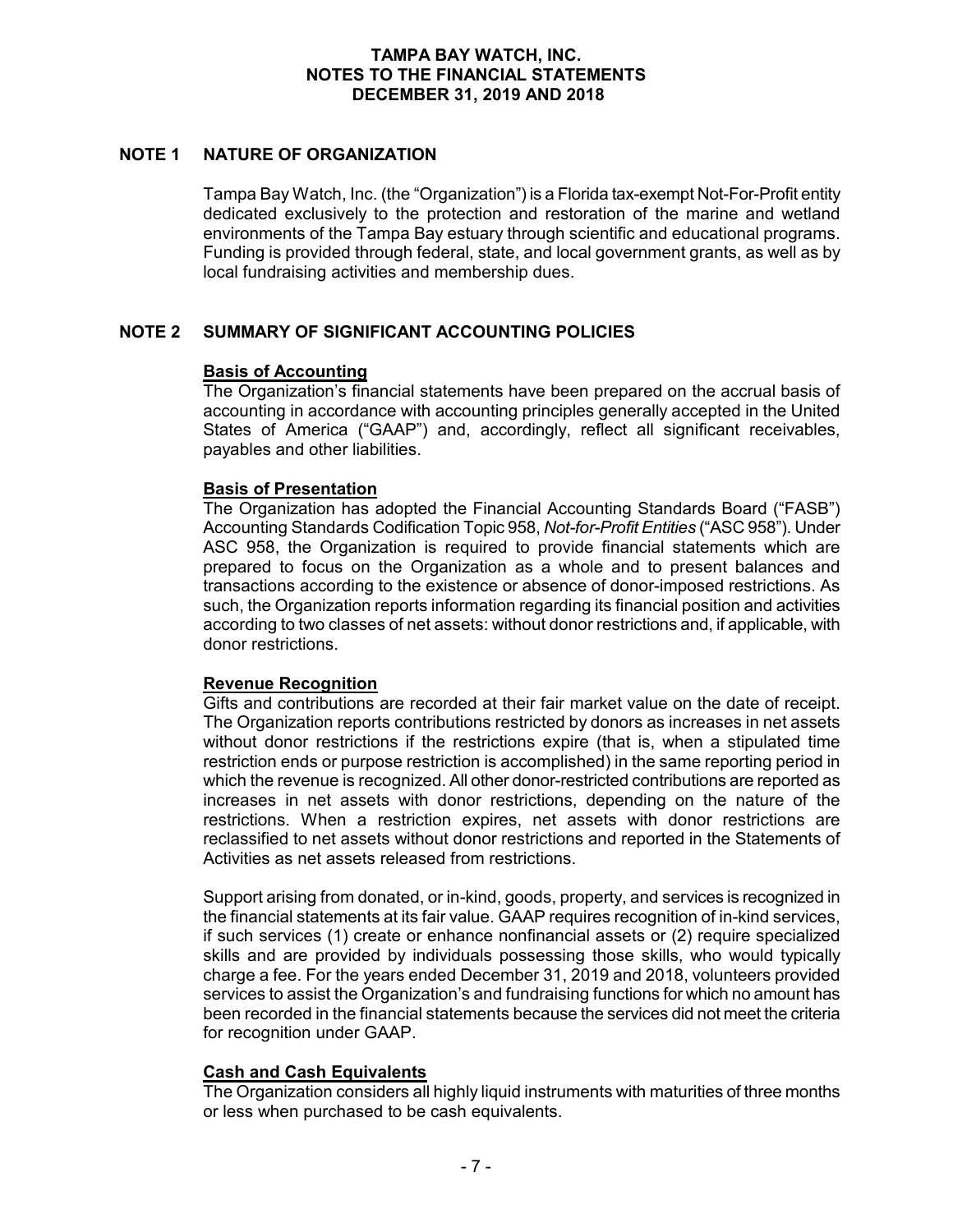#### **Investments**

The Organization invests in mutual funds. The investments in securities are stated at fair value. Realized and unrealized gains and losses and interest income are reflected in the Statements of Activities, net of the administrative costs directly associated with managing the investments. Fair value is determined by market quotations.

Donated investments are recorded at fair value at the time of receipt.

#### **Property and Equipment**

Property and equipment are recorded at cost or, if donated, the estimated fair value at the date of donation. The Organization has a policy of capitalizing expenditures for property and equipment with costs above a predetermined threshold. Depreciation is provided using the straight-line method over the estimated useful lives of assets which range from 5 to 39 years.

#### **Impairment of Long-Lived Assets**

Long-lived assets are reviewed for impairment whenever events or changes in circumstances indicate that the amount of an asset may not be recoverable. Recoverability of assets to be held and used is measured by a comparison of the carrying amounts of an asset to future net cash flows expected to be generated by the asset. If such assets are considered to be impaired, the impairment loss to be recognized is measured by the amount by which the carrying amount of the asset exceeds its fair value.

#### **Fair Value Measurements**

In accordance with FASB ASC 820, *Fair Value Measurements and Disclosures*, the Organization measures fair value using a three-level hierarchy for fair value measurements based upon the transparency of inputs to the valuation of an asset or liability. Inputs may be observable or unobservable and refer broadly to the assumptions that market participants would use in pricing the asset or liability based on market data obtained from sources independent of the reporting entity. Unobservable inputs reflect the reporting entity's own assumptions about the assumptions that market participants would use in pricing the asset or liability, and are developed based on the best information available in the circumstances.

The objective of a fair value measurement is to determine the price that would be received to sell an asset or paid to transfer a liability in an orderly transaction between market participants at the measurement date (an exit price). Accordingly, the fair value hierarchy gives the highest priority to quoted prices (unadjusted) in active markets for identical assets or liabilities (Level 1) and the lowest priority to unobservable inputs (Level 3). The Organization may use valuation techniques consistent with the market income and cost approaches to measure fair value.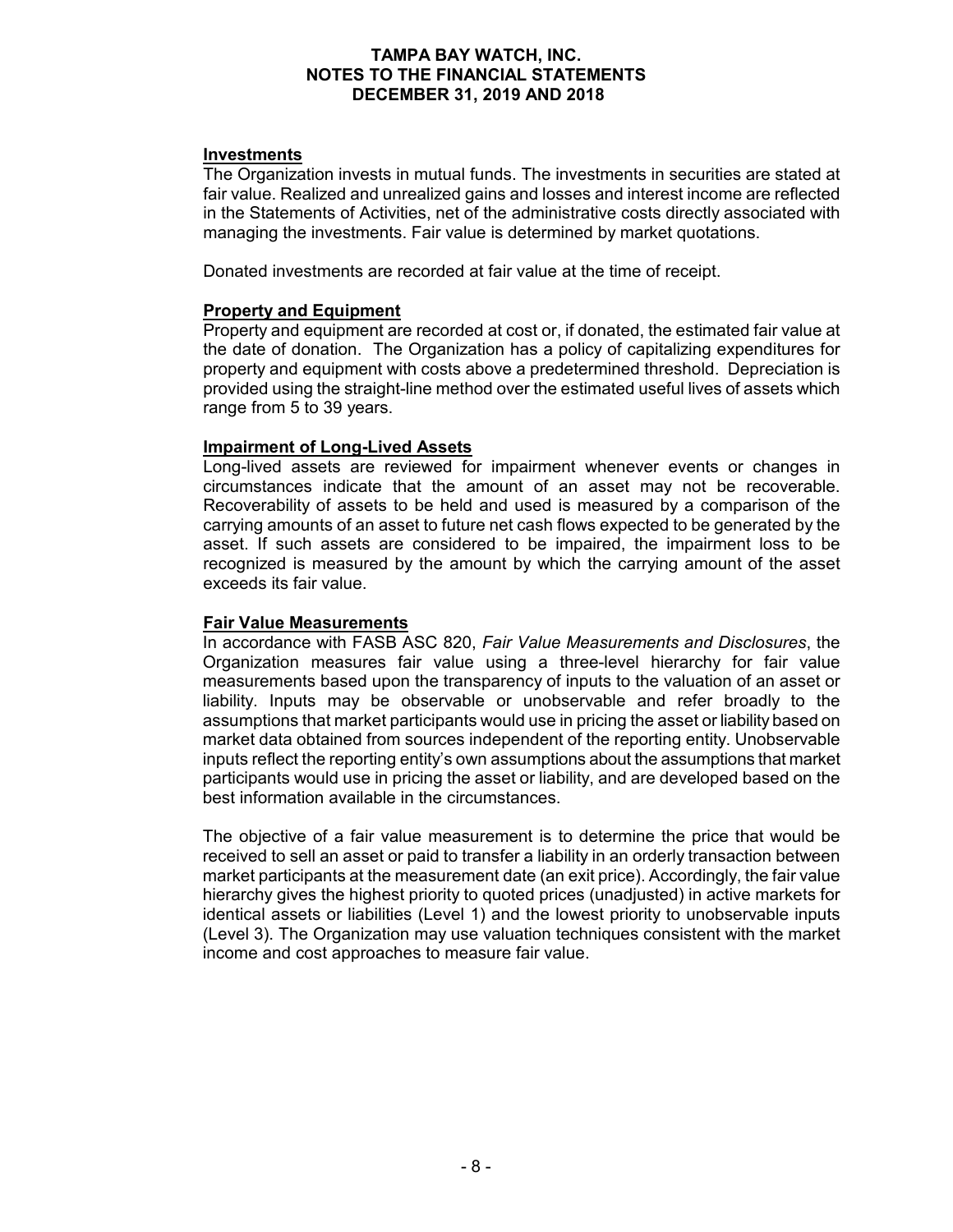The inputs used to measure fair value are categorized into the following three categories:

- Level 1 Inputs to the valuation methodology are unadjusted quoted prices for identical assets or liabilities in active markets that the Organization has the ability to access.
- Level 2 Inputs to the valuation methodology include quoted prices for similar assets or liabilities in active markets and quoted prices for identical or similar assets or liabilities in inactive markets. Inputs other than quoted prices that are observable for the asset or liability and inputs that are derived principally from or corroborated by observable market data are also included. If the asset or liability has a specified (contractual) term, the Level 2 input must be observable for substantially the full term of the asset or liability
- Level 3 Inputs to the valuation methodology are unobservable and significant to the fair value measurement.

The method described may produce a fair value calculation that may not be indicative of net realizable value or reflective of future fair values. Furthermore, while the Organization believes its valuation methods are appropriate and consistent with other market participants, the use of different methodologies or assumptions to determine the fair value of certain financial instruments could result in a different fair value measurement at the reporting date.

#### **Leases**

In accordance with FASB ASC 840, *Leases*, the Organization recognizes reductions in rental expenses and rental revenues in lease arrangements for which it is the lessee and lessor, respectively, on a straight-line basis over the term of the lease.

#### **Use of Estimates**

The preparation of financial statements in conformity with GAAP requires management to make estimates and assumptions that affect certain reported amounts and disclosures. Accordingly, actual results could differ from those estimates.

#### **Functional Allocation of Expenses**

The costs of providing the various programs and other activities have been detailed in the Statements of Functional Expenses and summarized on a functional basis on the Statements of Activities. Expenses that can be identified with a specific program or supporting service are charged directly to such services according to their natural expenditure and classification. Certain costs have been allocated among program, management, and fundraising services based on management's estimates of the benefit derived by each activity.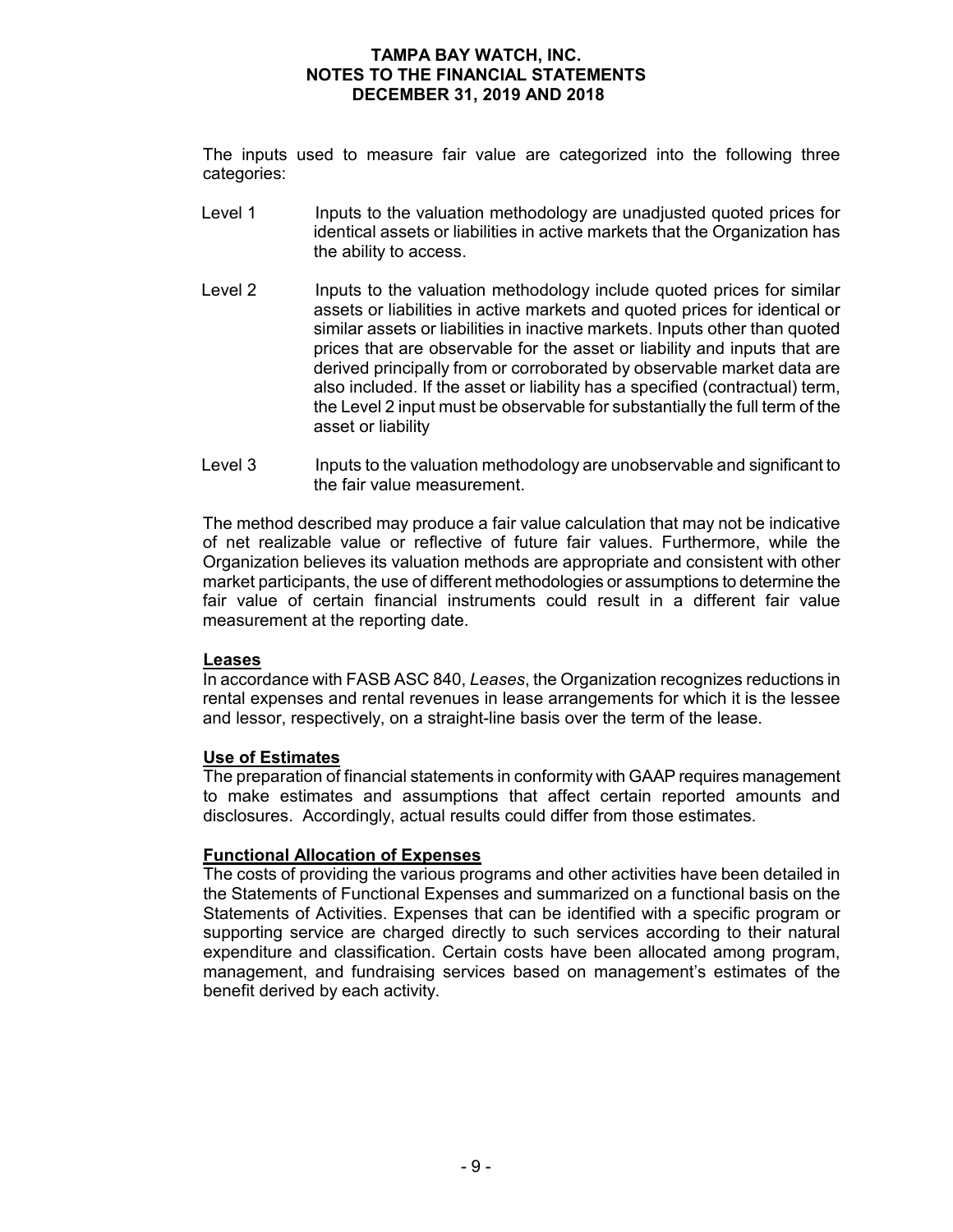The expenses allocated include the following:

| Method of Allocation  |
|-----------------------|
| Time and effort       |
| Directly identifiable |
| Directly identifiable |
| Square footage        |
| Directly identifiable |
| Directly identifiable |
| Square footage        |
| Directly identifiable |
| Directly identifiable |
| Directly identifiable |
| Directly identifiable |
| Square footage        |
| Square footage        |
| Directly identifiable |
|                       |

### **Reclassifications**

Certain amount in the prior year financial statements were reclassified to conform to the presentation in the current year. These reclassifications had no change on prior year reported changes in net assets or end of year net assets.

### **Comparative Financial Information**

The financial statements include certain prior year summarized comparative total amounts. Such information does not include sufficient detail to constitute a presentation in conformity with GAAP. Accordingly, such information should be read in conjunction with the Organization's financial statements for the year ended December 31, 2018, from which the summarized information was derived.

### **Income Tax**

The Organization is exempt from federal and state income taxes under Section 501(c)(3) and, accordingly, no provision for income taxes has been made in the financial statements. Management has evaluated the Organization's tax position and concluded that no uncertain tax positions have been taken that would require adjustment to the financial statements to comply with the provisions of the Income Tax Topic of the FASB ASC. With few exceptions, the Organization is subject to income tax examinations for up to three years after tax returns are filed.

### **Recent Accounting Pronouncements Adopted**

In August 2016, ASU No. 2016-14, "*Presentation of Financial Statements of Not-for-Profit Entities*" ("ASU 2016-14") was issued. The amendments in ASU 2016-14 affect NFPs and the users of their general-purpose financial statements. These amendments are intended to improve the current net asset classification requirements and the information presented in financial statements and notes about a NFP's liquidity, financial performance, and cash flows. This ASU will supersede the financial statement presentation requirements in ASC 958 and most industry-specific guidance.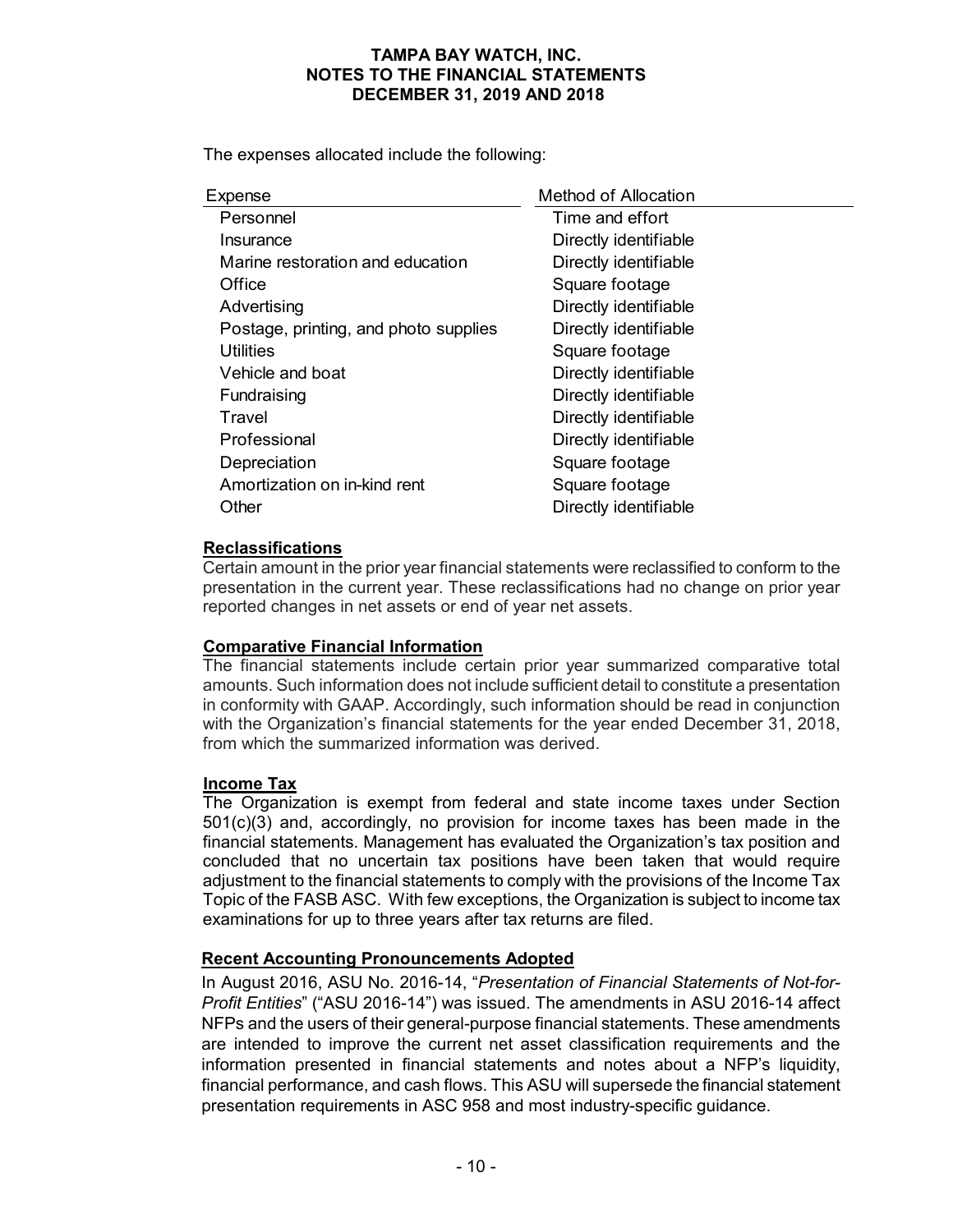ASU 2016-14 is effective for annual reporting periods beginning after December 15, 2017 and therefore has been implemented for the presentation of these financial statements.

#### **Subsequent Events**

In accordance with FASB ASC 855, the Organization evaluated subsequent events through November 9, 2020, the date the financial statements were available for issue.

### **NOTE 3 AVAILABILITY AND LIQUIDITY**

The following represents the Organization's financial assets at December 31:

|                                                    | 2019        | 2018        |
|----------------------------------------------------|-------------|-------------|
| Financial assets at year-end                       |             |             |
| Cash and cash equivalents                          | \$1,789,981 | \$1,218,605 |
| Unconditional promises to give, net                | 625,502     | 792,194     |
| Grants receivable and other receivables            |             | 51,585      |
| Note receivable, net                               | 30,850      | 33,524      |
| Investments                                        | 613,565     | 538,977     |
|                                                    | 3,059,898   | 2,634,885   |
| Less amounts not available for use within one year |             |             |
| Net assets with donor restrictions                 | 1,360,899   | 1,839,312   |
| Long-term portion of note receivable               | 30,242      | 30,850      |
| Board-designated assets                            |             | 60,457      |
|                                                    | 1,391,141   | 1,930,619   |
| Financial assets available to meet expenditures    |             |             |
| over the next 12 months                            | 1,668,757   | 704,266     |

As part of the Organization's liquidity management plan, it invests cash in excess of daily requirements in money market funds. The Organization's cash position is monitored by executive management to ensure sufficient funds are available to meet daily requirements. Daily requirements are based on the budget, contracts, payroll, and invoice schedules.

### **NOTE 4 INVESTMENTS**

Major categories of investments as of December 31 are summarized below:

|                                                           | 2019    |   | 2018    |
|-----------------------------------------------------------|---------|---|---------|
| Mutual funds and exchange-traded products<br>Equity funds | 434,009 | S | 444,101 |
| Fixed income funds                                        | 179,556 |   | 94,876  |
|                                                           | 613,565 |   | 538,977 |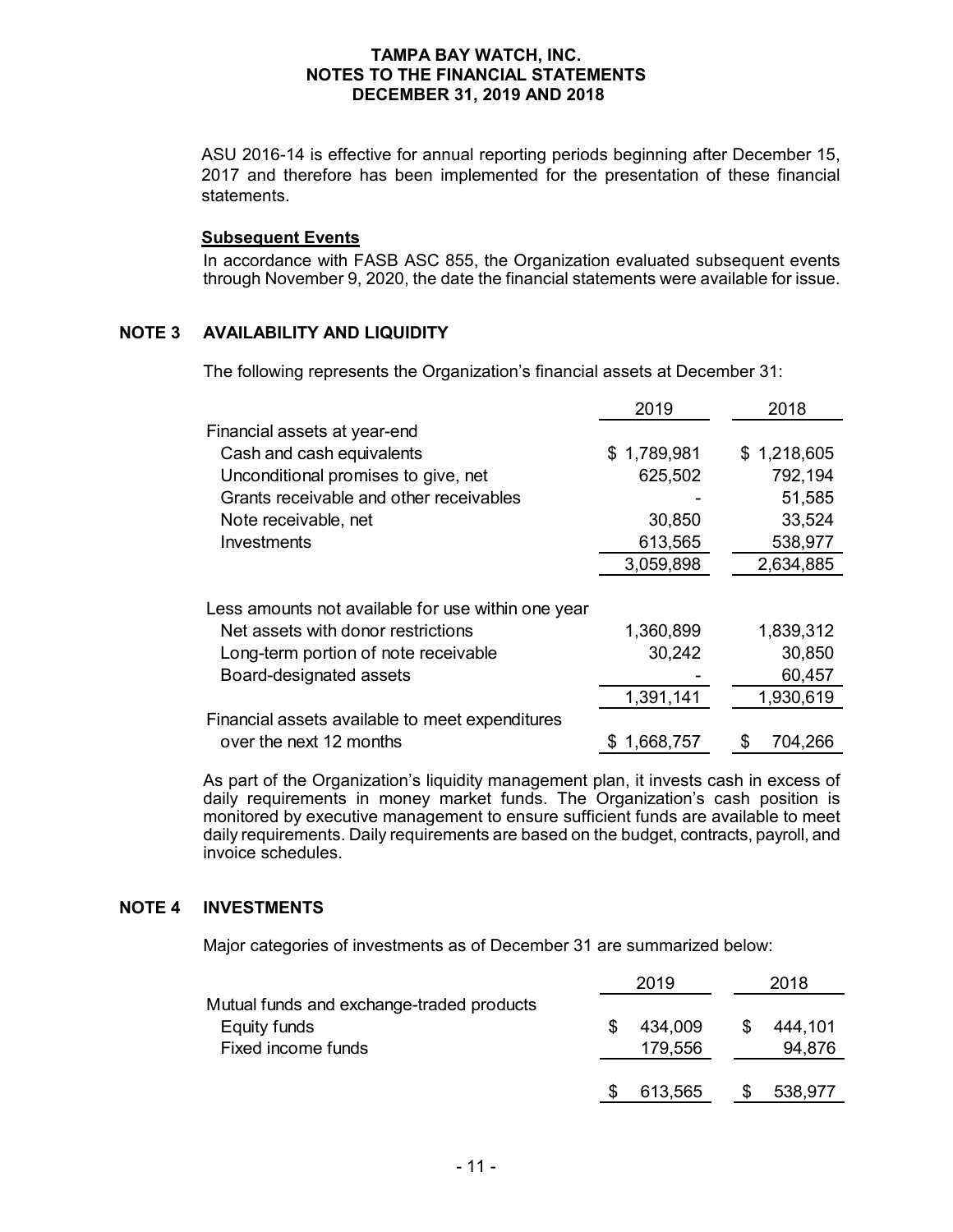Investment returns are as follows for the years ended December 31:

|                                     | 2019 |         |  | 2018      |  |  |
|-------------------------------------|------|---------|--|-----------|--|--|
| Net realized/unrealized gain (loss) |      | 83,777  |  | (76, 791) |  |  |
| Interest and dividend income        |      | 40,115  |  | 39,179    |  |  |
| Investment expenses                 |      | (4,896) |  | (9,224)   |  |  |
|                                     |      | 118,996 |  | (46, 836) |  |  |

## **NOTE 5 FAIR VALUE MEASUREMENTS**

The Organization's investments measured at fair value on a recurring basis as follows as of December 31, 2019:

|                                           | Quoted Prices of          |
|-------------------------------------------|---------------------------|
|                                           | <b>Identical Products</b> |
|                                           | in Active Markets         |
| December 31, 2019                         | (Level 1)                 |
| Mutual funds and exchange-traded products | 613,565                   |

The Organization's investments measured at fair value on a recurring basis as follows as of December 31, 2018:

|                                           | Quoted Prices of          |
|-------------------------------------------|---------------------------|
|                                           | <b>Identical Products</b> |
|                                           | in Active Markets         |
| December 31, 2018                         | (Level 1)                 |
| Mutual funds and exchange-traded products | 538,977                   |
|                                           |                           |

There were no significant transfers between levels.

### **NOTE 6 RECEIVABLES**

#### *Unconditional Promises to Give*

Unconditional promises to give due in more than one year are reflected at the present value of estimated future cash flows discounted at a rate of approximately 2%. Promises to give are scheduled to be received in the following periods at December 31:

|                           | 2019     | 2018      |
|---------------------------|----------|-----------|
| Less than one year        | 366.607  | 287.950   |
| One to five years         | 272,900  | 542,700   |
| Less unamortized discount | (14,005) | (38, 456) |
|                           | 625,502  | 792.194   |

### *Grants Receivable*

Grants receivable consist of funds due from various governmental agencies for marine restoration and education programs.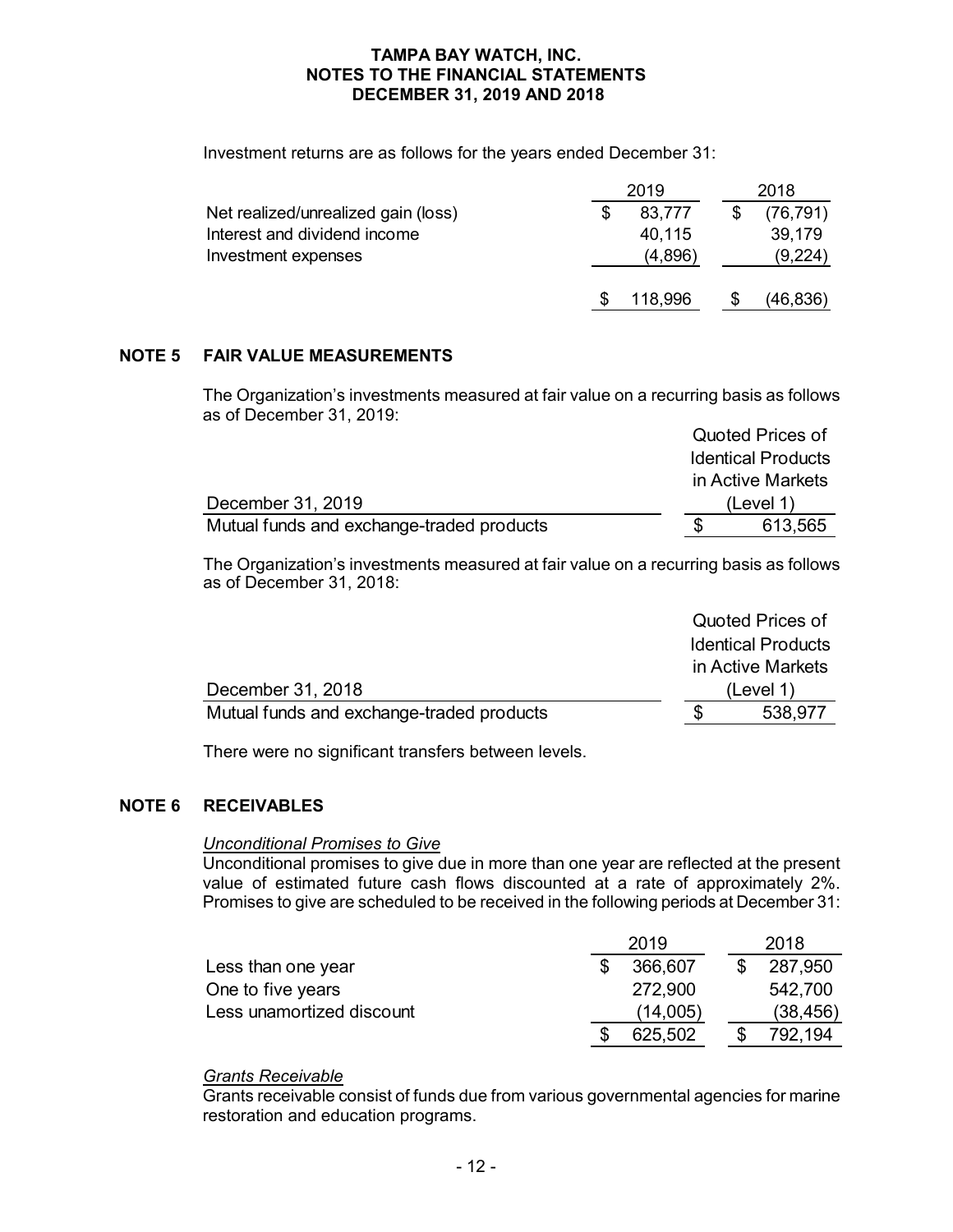#### *Other Receivables*

Other receivables consist primarily of funds due from use of the community room.

*Allowance for Uncollectibles*

As of December 31, 2019 and 2018, management considered all receivables to be collectible. As such, no provision for uncollectible accounts was recorded.

#### **NOTE 7 NOTE RECEIVABLE**

Note receivable consists of the remaining balance outstanding on a 7.25% note receivable donated to the Organization in April 2011. Monthly payments on the note receivable consist of principal and interest of approximately \$330 and continue until maturity of the note in April of 2032.

#### **NOTE 8 PROPERTY AND EQUIPMENT**

Property and equipment consist of the following:

|                                   | Estimate            |             |             |
|-----------------------------------|---------------------|-------------|-------------|
|                                   | <b>Useful Lives</b> | 2019        | 2018        |
| <b>Buildings</b>                  | 39 years            | \$2,920,450 | \$2,953,839 |
| Boats and equipment               | 5-7 years           | 360,222     | 358,515     |
| Office furniture and equipment    | 5 years             | 186,545     | 109,781     |
| Vehicles                          | 5 years             | 100,159     | 100,159     |
|                                   |                     |             |             |
|                                   |                     | \$3,567,376 | \$3,522,294 |
| Less: accumulated depreciation    |                     | (1,612,082) | (1,492,365) |
|                                   |                     |             |             |
| Total property and equipment, net |                     | 1,955,294   | \$2,029,929 |

Depreciation expense for the year ended December 31, 2019 was approximately \$120,000.

### **NOTE 9 GIFTED PROPERTY**

The land on which the Organization's facilities are situated was contributed by the State of Florida under a zero value, 46-year lease agreement expiring in 2047, for the construction of an administration building. In-kind rent expense for each of the years ended December 31, 2019 and 2018 was approximately \$16,000. In the event that the Organization ceases to use the property for its original intent as stated in the lease, the land and building would revert back to the donor. Gifted leasehold interest represents the present value of the aggregate fair rental value of the land lease, which approximates the fair value of the land at lease inception.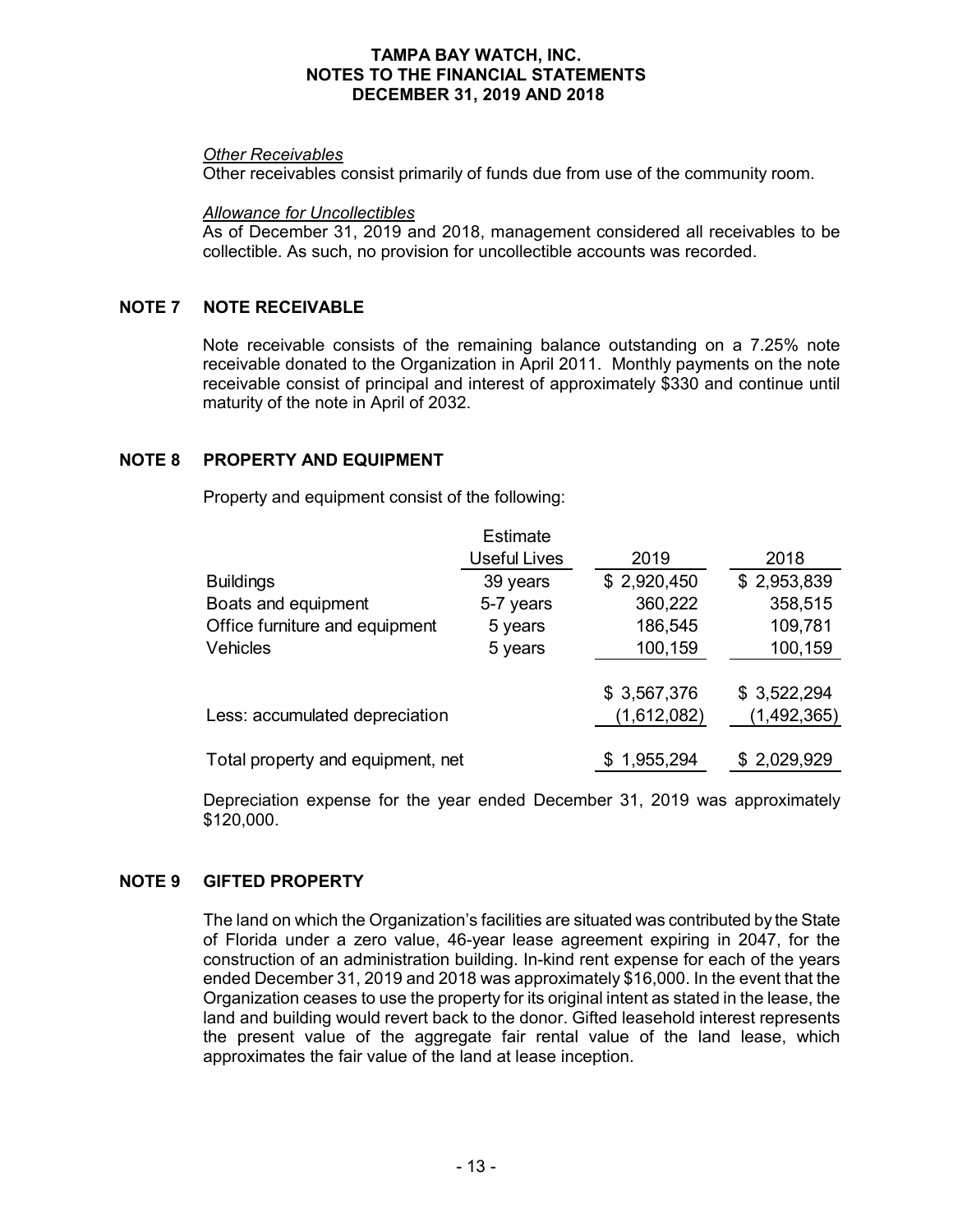The fair value of the land lease and recognition of rent expense is summarized as follows:

| Balance at December 31, 2017<br>Recognition of rent expense | 452,713<br>(15,522) |
|-------------------------------------------------------------|---------------------|
| Balance at December 31, 2018<br>Recognition of rent expense | 437,191<br>(15,522) |
| Balance at December 31, 2019                                | 421,669             |

#### **NOTE 10 DISCOVERY CENTER ON ST. PETE PIER**

In May 2018, the Organization entered into a lease agreement with the City of St. Petersburg to operate an education center on the currently under construction new St. Pete Pier (the "Discovery Center"). The lease was subsequently amended in 2019 to extend the lease term to 10 years. The lease agreement requires the Organization to construct and operate the Discovery Center. The lease requires an aggregate rent of \$10 for the lease term, and additional rent in the form of annual CAM charges in the amount of approximately \$10,000 to be paid in even monthly amounts during the lease term. The term commences when the construction is completed.

As of December 31, 2019, the Discovery Center was not operational. In 2019, the Organization incurred approximately \$948,000 in costs related to building and improving the Discovery Center and has recorded construction in progress – Discover Center leasehold improvements on the Statements of Financial Position as of December 31, 2019.

Per the terms of the lease agreement, the City of St. Petersburg will reimburse the Organization for costs of approximately \$150,000.

### **NOTE 11 NET ASSETS**

Net assets with donor restrictions were as follows as of December 31:

|                                         | 2019        | 2018        |
|-----------------------------------------|-------------|-------------|
| Subject to purpose and passage of time: |             |             |
| <b>Discovery Center</b>                 | \$1,944,088 | \$1,350,103 |
| Property used in operations             | 421,669     | 437,191     |
| Marine restoration                      | 219,406     | 203,341     |
| Education                               | 45,342      | 99,722      |
| Other                                   | 44,594      | 36,905      |
|                                         | \$2,675,099 | \$2,127,262 |